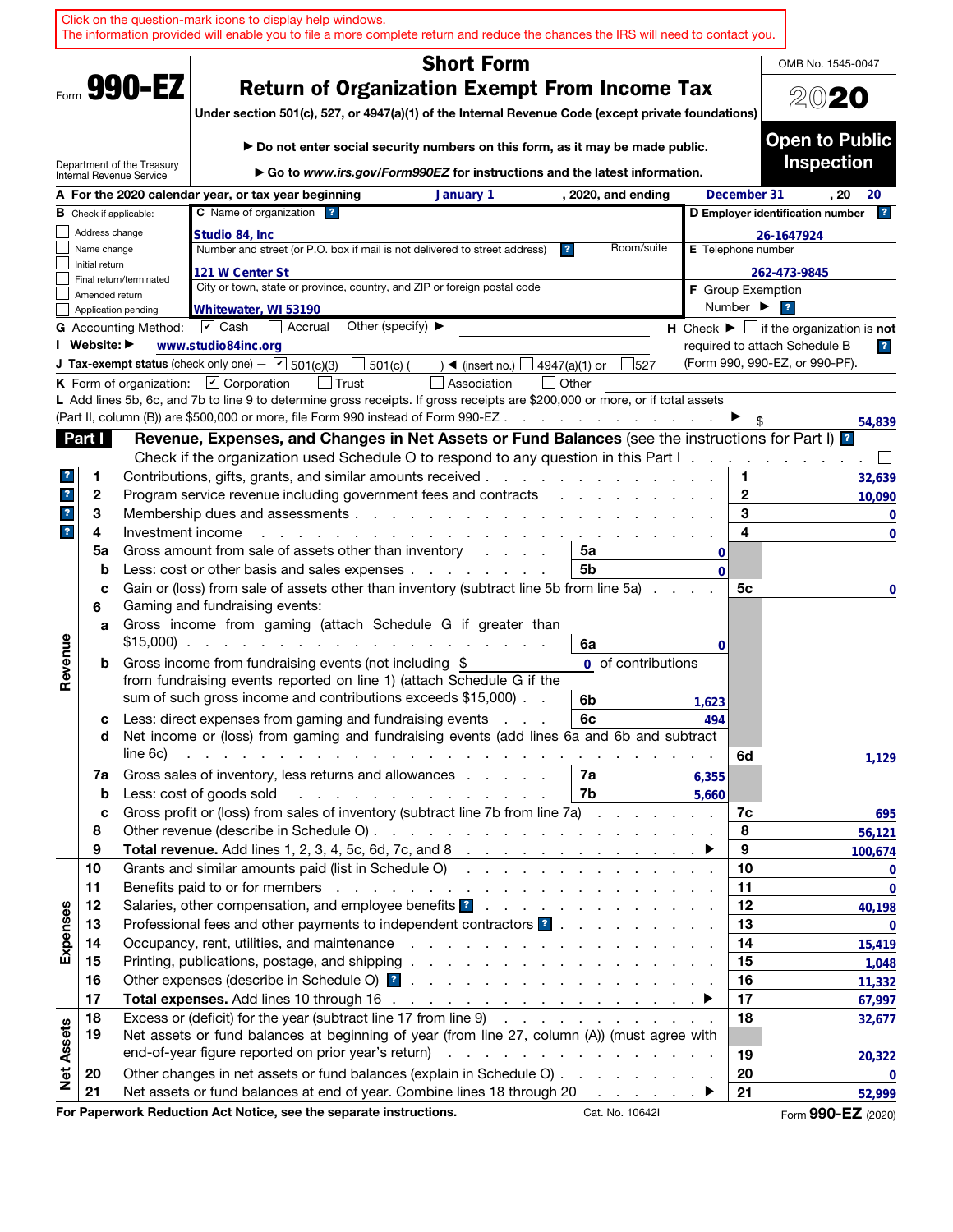|                         | <b>Balance Sheets</b> (see the instructions for Part II)<br>Part II                                                                                                                                                                 |                                                      |                                                                                       |                                                                                                                          |          |                                      |
|-------------------------|-------------------------------------------------------------------------------------------------------------------------------------------------------------------------------------------------------------------------------------|------------------------------------------------------|---------------------------------------------------------------------------------------|--------------------------------------------------------------------------------------------------------------------------|----------|--------------------------------------|
|                         | Check if the organization used Schedule O to respond to any question in this Part II                                                                                                                                                |                                                      |                                                                                       |                                                                                                                          |          |                                      |
|                         |                                                                                                                                                                                                                                     |                                                      |                                                                                       | (A) Beginning of year                                                                                                    |          | (B) End of year                      |
| 22                      | Cash, savings, and investments                                                                                                                                                                                                      |                                                      |                                                                                       | 19,461 22                                                                                                                |          | 55,440                               |
| 23                      | Land and buildings. $\ldots$                                                                                                                                                                                                        |                                                      |                                                                                       |                                                                                                                          | 0 23     | 0                                    |
| 24                      | Other assets (describe in Schedule O)                                                                                                                                                                                               |                                                      |                                                                                       | $1,000$ 24                                                                                                               |          | 1,000                                |
| 25                      | Total assets                                                                                                                                                                                                                        |                                                      |                                                                                       | $20,461$ 25                                                                                                              |          | 56,440                               |
| 26                      | <b>Total liabilities</b> (describe in Schedule O) (and a contract of the contract of the contract of the contract of the contract of the contract of the contract of the contract of the contract of the contract of the contract o |                                                      |                                                                                       | $-139$ 26                                                                                                                |          |                                      |
| 27                      | <b>Net assets or fund balances</b> (line 27 of column (B) <b>must</b> agree with line 21)                                                                                                                                           |                                                      |                                                                                       | $20,322$ 27                                                                                                              |          | $-3,441$                             |
|                         | Part III<br>Statement of Program Service Accomplishments (see the instructions for Part III)                                                                                                                                        |                                                      |                                                                                       |                                                                                                                          |          | 52,999                               |
|                         | Check if the organization used Schedule O to respond to any question in this Part III                                                                                                                                               |                                                      |                                                                                       |                                                                                                                          |          | <b>Expenses</b>                      |
|                         |                                                                                                                                                                                                                                     |                                                      |                                                                                       | . . ⊔                                                                                                                    |          | (Required for section                |
|                         | What is the organization's primary exempt purpose? Creative development of people with disabilities                                                                                                                                 |                                                      |                                                                                       |                                                                                                                          |          | $501(c)(3)$ and $501(c)(4)$          |
|                         | Describe the organization's program service accomplishments for each of its three largest program services,                                                                                                                         |                                                      |                                                                                       |                                                                                                                          |          | organizations; optional for          |
|                         | as measured by expenses. In a clear and concise manner, describe the services provided, the number of                                                                                                                               |                                                      |                                                                                       |                                                                                                                          | others.) |                                      |
|                         | persons benefited, and other relevant information for each program title.                                                                                                                                                           |                                                      |                                                                                       |                                                                                                                          |          |                                      |
| 28                      | We provide mentorship & vocational training in the creative development of people with disabilities. We had                                                                                                                         |                                                      |                                                                                       |                                                                                                                          |          |                                      |
|                         | approx 36 students enrolled who put in 925 hours in the year with 5 in the art as a career program where we                                                                                                                         |                                                      |                                                                                       |                                                                                                                          |          |                                      |
|                         | assist with sales, website, marketing, art booths etc.                                                                                                                                                                              |                                                      |                                                                                       |                                                                                                                          |          |                                      |
| $\overline{\mathbf{r}}$ | (Grants \$                                                                                                                                                                                                                          | ) If this amount includes foreign grants, check here |                                                                                       |                                                                                                                          | 28a      | 72,211                               |
| 29                      |                                                                                                                                                                                                                                     |                                                      |                                                                                       |                                                                                                                          |          |                                      |
|                         |                                                                                                                                                                                                                                     |                                                      |                                                                                       |                                                                                                                          |          |                                      |
|                         |                                                                                                                                                                                                                                     |                                                      |                                                                                       |                                                                                                                          |          |                                      |
|                         |                                                                                                                                                                                                                                     |                                                      |                                                                                       |                                                                                                                          |          | 0                                    |
|                         | (Grants \$                                                                                                                                                                                                                          | ) If this amount includes foreign grants, check here |                                                                                       |                                                                                                                          | 29a      |                                      |
| 30                      |                                                                                                                                                                                                                                     |                                                      |                                                                                       |                                                                                                                          |          |                                      |
|                         |                                                                                                                                                                                                                                     |                                                      |                                                                                       |                                                                                                                          |          |                                      |
|                         |                                                                                                                                                                                                                                     |                                                      |                                                                                       |                                                                                                                          |          |                                      |
|                         | (Grants \$                                                                                                                                                                                                                          | ) If this amount includes foreign grants, check here |                                                                                       |                                                                                                                          | 30a      |                                      |
|                         | 31 Other program services (describe in Schedule O)                                                                                                                                                                                  |                                                      |                                                                                       |                                                                                                                          |          |                                      |
|                         | (Grants \$                                                                                                                                                                                                                          | ) If this amount includes foreign grants, check here |                                                                                       |                                                                                                                          | 31a      | 0                                    |
|                         | 32 Total program service expenses (add lines 28a through 31a)                                                                                                                                                                       |                                                      |                                                                                       |                                                                                                                          |          |                                      |
|                         |                                                                                                                                                                                                                                     |                                                      |                                                                                       |                                                                                                                          |          |                                      |
|                         |                                                                                                                                                                                                                                     |                                                      |                                                                                       |                                                                                                                          | 32       |                                      |
|                         | List of Officers, Directors, Trustees, and Key Employees (list each one even if not compensated—see the instructions for Part IV)<br><b>Part IV</b>                                                                                 |                                                      |                                                                                       |                                                                                                                          |          |                                      |
|                         | Check if the organization used Schedule O to respond to any question in this Part IV                                                                                                                                                |                                                      |                                                                                       |                                                                                                                          |          | and the state of the state of the    |
|                         | (a) Name and title                                                                                                                                                                                                                  | (b) Average<br>hours per week<br>devoted to position | (c) Reportable ?<br>compensation<br>(Forms W-2/1099-MISC)<br>(if not paid, enter -0-) | (d) Health benefits,<br>contributions to employee (e) Estimated amount of<br>benefit plans, and<br>deferred compensation |          | other compensation                   |
|                         |                                                                                                                                                                                                                                     |                                                      |                                                                                       |                                                                                                                          |          |                                      |
|                         | <b>Deborah Blackwell</b>                                                                                                                                                                                                            |                                                      |                                                                                       |                                                                                                                          |          |                                      |
|                         | <b>Director</b>                                                                                                                                                                                                                     | 26                                                   | 20,795                                                                                |                                                                                                                          | 0        |                                      |
|                         | <b>Ben Kelly</b>                                                                                                                                                                                                                    |                                                      |                                                                                       |                                                                                                                          |          |                                      |
|                         | <b>Artistic Mentor/Assistant Director</b>                                                                                                                                                                                           | 21                                                   | 16,546                                                                                |                                                                                                                          | 0        |                                      |
|                         | <b>Greg Porcaro</b>                                                                                                                                                                                                                 |                                                      |                                                                                       |                                                                                                                          |          |                                      |
|                         | <b>Board Member</b>                                                                                                                                                                                                                 | 0                                                    | 0                                                                                     |                                                                                                                          | 0        |                                      |
|                         | <b>Heather Ruenz</b>                                                                                                                                                                                                                |                                                      |                                                                                       |                                                                                                                          |          |                                      |
|                         | <b>Board Member</b>                                                                                                                                                                                                                 | 0                                                    | 0                                                                                     |                                                                                                                          | 0        |                                      |
|                         |                                                                                                                                                                                                                                     |                                                      |                                                                                       |                                                                                                                          |          |                                      |
|                         | <b>Margaret Wheeler</b>                                                                                                                                                                                                             |                                                      |                                                                                       |                                                                                                                          |          |                                      |
|                         | <b>Board Member</b>                                                                                                                                                                                                                 | 0                                                    | 0                                                                                     |                                                                                                                          | 0        |                                      |
|                         | <b>Julie Witt</b>                                                                                                                                                                                                                   |                                                      |                                                                                       |                                                                                                                          |          |                                      |
|                         | <b>Board Member</b>                                                                                                                                                                                                                 | 0                                                    | 0                                                                                     |                                                                                                                          | 0        |                                      |
|                         |                                                                                                                                                                                                                                     |                                                      |                                                                                       |                                                                                                                          |          |                                      |
|                         |                                                                                                                                                                                                                                     |                                                      |                                                                                       |                                                                                                                          |          |                                      |
|                         |                                                                                                                                                                                                                                     |                                                      |                                                                                       |                                                                                                                          |          |                                      |
|                         |                                                                                                                                                                                                                                     |                                                      |                                                                                       |                                                                                                                          |          |                                      |
|                         |                                                                                                                                                                                                                                     |                                                      |                                                                                       |                                                                                                                          |          |                                      |
|                         |                                                                                                                                                                                                                                     |                                                      |                                                                                       |                                                                                                                          |          |                                      |
|                         |                                                                                                                                                                                                                                     |                                                      |                                                                                       |                                                                                                                          |          |                                      |
|                         |                                                                                                                                                                                                                                     |                                                      |                                                                                       |                                                                                                                          |          |                                      |
|                         |                                                                                                                                                                                                                                     |                                                      |                                                                                       |                                                                                                                          |          |                                      |
|                         |                                                                                                                                                                                                                                     |                                                      |                                                                                       |                                                                                                                          |          |                                      |
|                         |                                                                                                                                                                                                                                     |                                                      |                                                                                       |                                                                                                                          |          |                                      |
|                         |                                                                                                                                                                                                                                     |                                                      |                                                                                       |                                                                                                                          |          | 72,211<br>0<br>0<br>0<br>0<br>0<br>0 |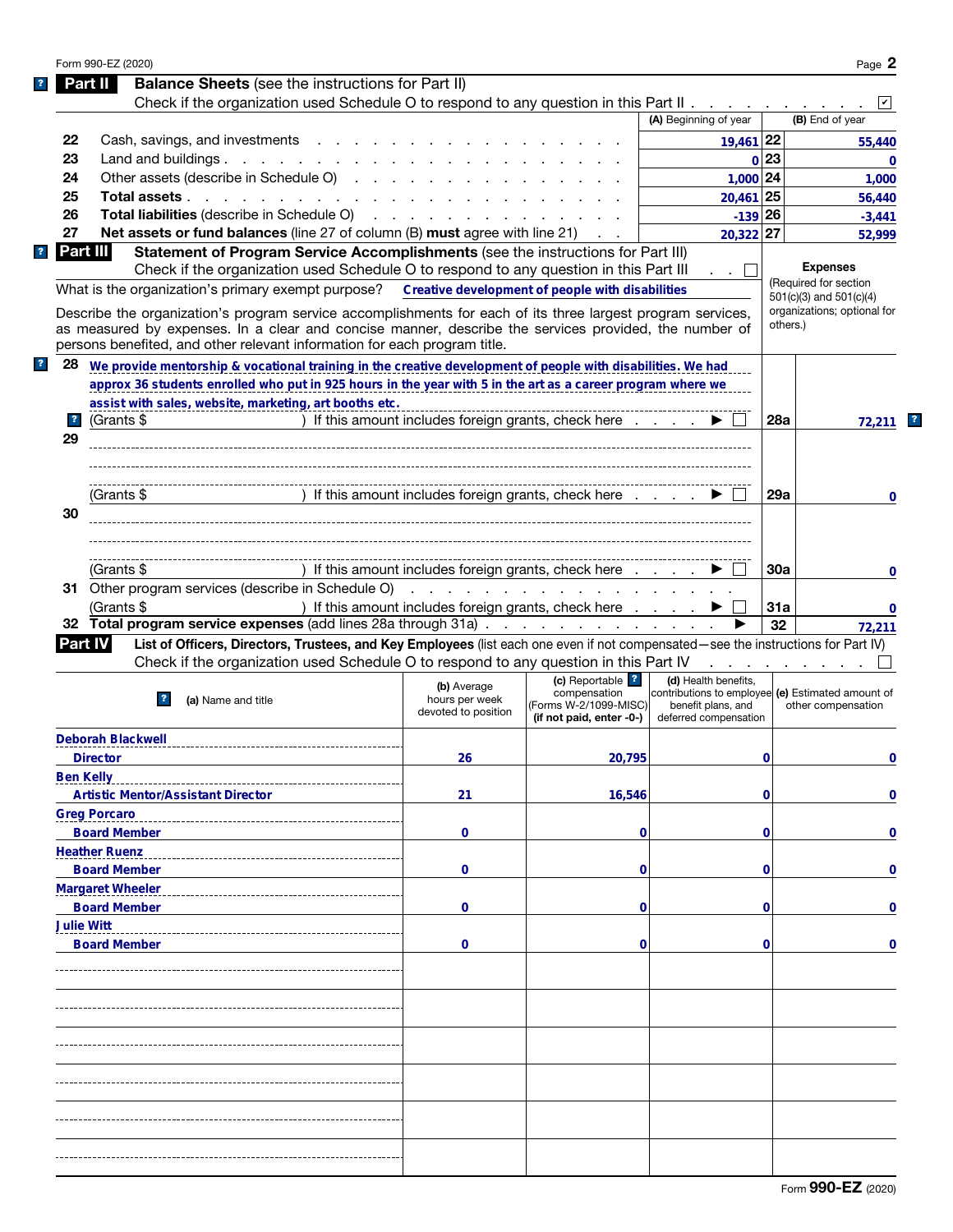|               | Form 990-EZ (2020)                                                                                                                                                                                                                                                                                                                                                             |                 |            | Page 3       |
|---------------|--------------------------------------------------------------------------------------------------------------------------------------------------------------------------------------------------------------------------------------------------------------------------------------------------------------------------------------------------------------------------------|-----------------|------------|--------------|
| <b>Part V</b> | Other Information (Note the Schedule A and personal benefit contract statement requirements in the<br>instructions for Part V.) Check if the organization used Schedule O to respond to any question in this Part V                                                                                                                                                            |                 |            |              |
|               |                                                                                                                                                                                                                                                                                                                                                                                |                 | <b>Yes</b> | $\mathsf{L}$ |
| 33            | Did the organization engage in any significant activity not previously reported to the IRS? If "Yes," provide a<br>detailed description of each activity in Schedule O<br>and a contract of the contract of the                                                                                                                                                                | 33              |            | No<br>V      |
| 34            | Were any significant changes made to the organizing or governing documents? If "Yes," attach a conformed<br>copy of the amended documents if they reflect a change to the organization's name. Otherwise, explain the<br>change on Schedule O. See instructions<br>$\mathbf{r}$                                                                                                | 34              |            | V            |
| 35а           | Did the organization have unrelated business gross income of \$1,000 or more during the year from business<br>activities (such as those reported on lines 2, 6a, and 7a, among others)?                                                                                                                                                                                        | 35a             |            |              |
| b<br>C        | If "Yes" to line 35a, has the organization filed a Form 990-T for the year? If "No," provide an explanation in Schedule O<br>Was the organization a section 501(c)(4), 501(c)(5), or 501(c)(6) organization subject to section 6033(e) notice,                                                                                                                                 | 35b             |            | ✓            |
| 36            | reporting, and proxy tax requirements during the year? If "Yes," complete Schedule C, Part III<br>Did the organization undergo a liquidation, dissolution, termination, or significant disposition of net assets                                                                                                                                                               | 35c             |            | V            |
| 37a           | during the year? If "Yes," complete applicable parts of Schedule N<br>Enter amount of political expenditures, direct or indirect, as described in the instructions $\blacktriangleright$   37a                                                                                                                                                                                 | 36              |            |              |
| b<br>38a      | Did the organization file Form 1120-POL for this year?.<br>the second contract of the second contract of the second<br>Did the organization borrow from, or make any loans to, any officer, director, trustee, or key employee; or were                                                                                                                                        | 37b             |            | V            |
| b             | any such loans made in a prior year and still outstanding at the end of the tax year covered by this return?<br>If "Yes," complete Schedule L, Part II, and enter the total amount involved<br>38b                                                                                                                                                                             | 38a             |            | V            |
| 39            | Section 501(c)(7) organizations. Enter:                                                                                                                                                                                                                                                                                                                                        |                 |            |              |
| a<br>b        | Initiation fees and capital contributions included on line 9<br>39a<br>Gross receipts, included on line 9, for public use of club facilities<br>39 <sub>b</sub><br>and a state of the state of the                                                                                                                                                                             |                 |            |              |
| 40a           | Section 501(c)(3) organizations. Enter amount of tax imposed on the organization during the year under:<br>section 4911 $\blacktriangleright$<br>: section 4912 $\blacktriangleright$<br>: section 4955 $\blacktriangleright$                                                                                                                                                  |                 |            |              |
| b             | Section 501(c)(3), 501(c)(4), and 501(c)(29) organizations. Did the organization engage in any section 4958<br>excess benefit transaction during the year, or did it engage in an excess benefit transaction in a prior year<br>that has not been reported on any of its prior Forms 990 or 990-EZ? If "Yes," complete Schedule L, Part I                                      | 40 <sub>b</sub> |            | V            |
| c             | Section 501(c)(3), 501(c)(4), and 501(c)(29) organizations. Enter amount of tax imposed<br>on organization managers or disqualified persons during the year under sections 4912,<br>4955, and 4958.<br>the company of the company of the                                                                                                                                       |                 |            |              |
| d             | Section 501(c)(3), 501(c)(4), and 501(c)(29) organizations. Enter amount of tax on line<br>40c reimbursed by the organization $\cdots$ $\cdots$ $\cdots$ $\cdots$ $\cdots$                                                                                                                                                                                                     |                 |            |              |
| е             | All organizations. At any time during the tax year, was the organization a party to a prohibited tax shelter<br>transaction? If "Yes," complete Form 8886-T<br>and the company of the company<br>and a state of the state of                                                                                                                                                   | 40e             |            | V            |
| 41            | List the states with which a copy of this return is filed $\blacktriangleright$ Wisconsin, Illinois                                                                                                                                                                                                                                                                            |                 |            |              |
|               | 42a The organization's books are in care of ► Studio 84<br>Telephone no. $\blacktriangleright$                                                                                                                                                                                                                                                                                 | 262-473-9845    |            |              |
|               | Located at ▶ 121 W Center St Whitewater, WI<br>$ZIP + 4$                                                                                                                                                                                                                                                                                                                       |                 | 53190      |              |
| b             | a financial account in a foreign country (such as a bank account, securities account, or other financial account)?<br>If "Yes," enter the name of the foreign country ▶                                                                                                                                                                                                        | 42 <sub>b</sub> | <b>Yes</b> | No.<br>V     |
|               | See the instructions for exceptions and filing requirements for FinCEN Form 114, Report of Foreign Bank and<br>Financial Accounts (FBAR).                                                                                                                                                                                                                                      |                 |            |              |
| C             | At any time during the calendar year, did the organization maintain an office outside the United States?<br>If "Yes," enter the name of the foreign country ▶                                                                                                                                                                                                                  | 42c             |            | V            |
| 43            | Section 4947(a)(1) nonexempt charitable trusts filing Form 990-EZ in lieu of Form 1041-Check here.<br>and enter the amount of tax-exempt interest received or accrued during the tax year $\ldots$<br>43                                                                                                                                                                       |                 |            |              |
| 44а           | Did the organization maintain any donor advised funds during the year? If "Yes," Form 990 must be<br>completed instead of Form 990-EZ<br>the contract of the contract of the contract of the contract of the contract of the contract of the contract of                                                                                                                       | 44a             | <b>Yes</b> | No<br>V      |
| b             | Did the organization operate one or more hospital facilities during the year? If "Yes," Form 990 must be<br>completed instead of Form 990-EZ<br>and a complete the control of the complete state of the complete state of the complete state of the complete state of the complete state of the complete state of the complete state of the complete state of the complete sta |                 |            |              |
| c             | Did the organization receive any payments for indoor tanning services during the year?                                                                                                                                                                                                                                                                                         | 44b<br>44c      |            | V<br>V       |
| d             | If "Yes" to line 44c, has the organization filed a Form 720 to report these payments? If "No," provide an<br>explanation in Schedule O<br>والمتعاون والمتعاون والمتعاون والمتعاون والمتعاون والمتعاون والمتعاون والمتعاون والمتعاون والمتعاون                                                                                                                                  | 44d             |            |              |
| 45а           | Did the organization have a controlled entity within the meaning of section 512(b)(13)?                                                                                                                                                                                                                                                                                        | 45а             |            | ✓            |
| b             | Did the organization receive any payment from or engage in any transaction with a controlled entity within the<br>meaning of section 512(b)(13)? If "Yes," Form 990 and Schedule R may need to be completed instead of                                                                                                                                                         |                 |            |              |
|               |                                                                                                                                                                                                                                                                                                                                                                                | 45b             |            | V            |

|  |  |  | Form 990-EZ (2020) |
|--|--|--|--------------------|
|--|--|--|--------------------|